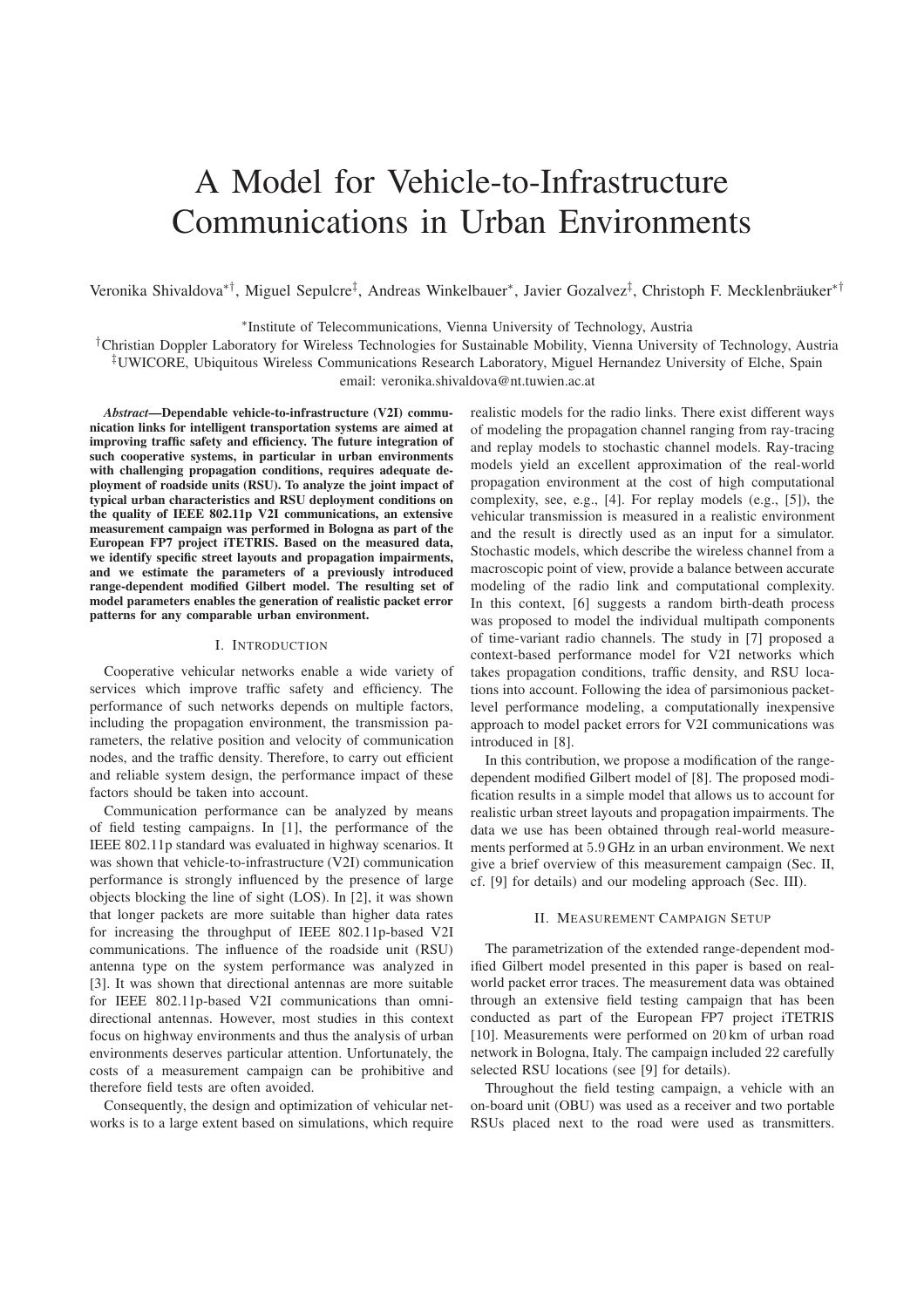

Fig. 1: Schematic illustration of the Gilbert model.

All communication units were equipped with IEEE 802.11p prototypes controlled by a standard laptop.

As OBU antenna, a Nippon omni-directional antenna with 0 dBi gain was used. The antenna was placed on the rooftop of the vehicle and was connected to the receiver using 3 m LMR240 cable (∼ 3 dB cable loss). As RSU antenna, an ECO12-5800 omni-directional antenna with 12 dBi gain was used. The antenna was placed on top of a portable pneumatic telescopic mast and was connected to the transmitter using 14 m LMR400 cable (∼ 5 dB cable loss). For the measurements presented in this contribution, the transmit power of the IEEE 802.11p prototype was set to 20 dBm. Thus, the equivalent isotropically radiated power of the transmitter was 27 dBm. The RSU antenna height was 6.5 m, which is about the same as the height of a traffic light.

The measurements were performed on the IEEE 802.11p control channel in the frequency range of 5.895− 5.905 GHz. The RSUs were configured to broadcast 10 packets per second with data rate of 6 Mbit/s, corresponding to QPSK modulation with rate-1/2 channel coding. The length of the transmitted packets was 126Bytes. The payload of each packet included a timestamp, a unique packet ID, as well as the position and ID of the transmitter. All correctly received packets were recorded by the receiver together with the information about the vehicle's speed, heading, and position. Additionally, the transmitter stored all transmitted packets.

## III. PRELIMINARIES OF MODELING APPROACH

In our previous work [8], we proposed a range-dependent modified Gilbert model as a computationally efficient method for generating realistic V2I packet error patterns. This model is basically an extension of a simple two-state hidden Markov model introduced by Gilbert [11]. As shown in Fig. 1, Gilbert's model is fully described by only three parameters: the transition probability from the bad state to the good state,  $P_{BG}$ , the transition probability from the good state to the bad state,  $P_{GB}$ , and the error probability in the bad state,  $P_E$ .

When modeling real-world V2I channels, Gilbert's two-state model cannot reproduce the distance-dependent link quality with sufficiently high accuracy. In [8], we thus proposed to divide the measured error patterns into  $N$  parts, corresponding to N disjoint distance intervals of the same length (henceforth called *granularity*). The model parameters are then estimated for each interval using the Baum-Welch algorithm [12]. Once the model parameters for all  $N$  intervals are estimated, they are combined to form a range-dependent modified Gilbert model [8]. This model retains all properties of the original Gilbert model, except for the fact that the model parameters change depending on the transmitter-receiver distance.

The granularity of the range-dependent modified Gilbert model constitutes a trade-off between accuracy and complexity (note that the Gilbert model corresponds to the special case  $N = 1$ ). In [8], we showed that an acceptable level of accuracy can only be achieved by estimating the model parameters with granularities  $\leq 10$  m. However, small granularities lead to a considerable increase of the number of intervals, thereby increasing the computational cost of the model. In order to ensure high accuracy while keeping the complexity low, a vector quantization of the parameters was proposed in [13].

The joint quantization of the parameters does not only reduce the model dimension, but it also allows us to associate each quantization level to a certain communication quality. To model the packet error performance, we require just a single set of parameters for each quantization level. A reasonable choice for the number of quantization levels was found to be  $K = 3$  (cf. [13]). Hence, we suggest to divide the coverage range into three regions according to the performance: high quality communication  $(Q_1)$ , intermediate  $(Q_2)$ , and unreliable  $(Q_3)$  communication. Moreover, the quantized model parameters capture the influence of realistic impairment factors that affect the propagation conditions. For highway environments the most common impairments were found to be highway overhead signs and overpasses (cf. [13, Fig. 3]).

In order to create a realistic communication model, typical urban street layouts and propagation impairments need to be identified and classified. To this end, we thoroughly analyzed the urban environment in the city center of Bologna. We next present the considered street layouts (Sec. IV-A) and propagation impairments (Sec. IV-B).

#### IV. STREET LAYOUTS AND IMPAIRMENTS FOR URBAN **ENVIRONMENTS**

### *A. Street Layouts*

Based on our observations, the city center of Bologna is sufficiently well represented by the following four types of street layouts:

- Layout 1: street surrounded by the buildings from both sides.
- Layout 2: street surrounded by the buildings from one side and by vegetation from the other side.
- Layout 3: street surrounded by vegetation from both sides.
- Layout 4: open area street.

Due to space constraints, we focus on the first two street layouts. An example of layout 1 is shown in Fig. 2(a). This layout is applicable to both one-way and two-way streets with two or three lanes in each direction. The type and the exterior material (brick, glass, metal, etc.) of the surrounding buildings on both sides of a street are not covered by our simple model. The only constraint is that the height of the buildings is  $\geq$ 6.5 m, corresponding to the height of the transmit antenna in our measurements.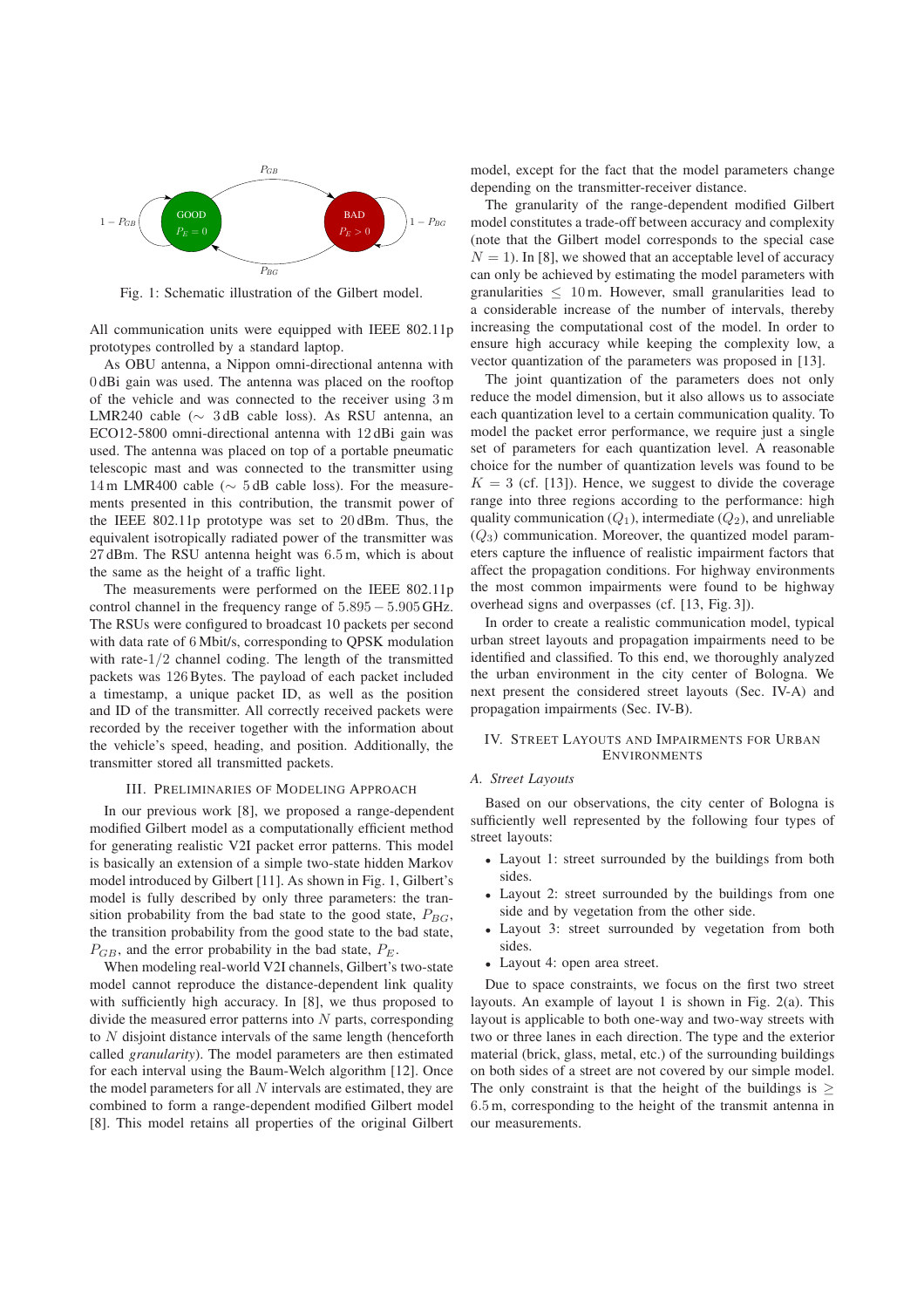

(a) Example of layout 1: top view. (b) Example of layout 2: top view.

Fig. 2: Types of urban street layouts (source: Google earth).



(c) Roundabout (modeled by quality level  $Q_3$ ). (d) Curvature (modeled by quality level  $Q_3$ ).

Fig. 3: Types of urban impairments (source: Google earth).

The second layout is applicable for both one-way and twoway streets. Since one-way streets with this layout are found less frequently, we focus on two-way streets. In Fig. 2(b), a two-way street is surrounded by the buildings from both sides and the driving directions are separated by a median strip covered with trees. In the case of a one-way street, this layout can be applied for streets surrounded by buildings from one side and by trees from the other side. For the sake of simplicity, the density and type of vegetation (trees, bushes, etc.) is not covered by our model.

## *B. Impairments*

The communication performance is clearly distance dependent with decreasing communication quality as the distance to the transmitter increases. Hence, it makes sense to assume that the quality levels appear in descending order. However, certain environmental factors may deteriorate the packet error performance, irrespective of the distance between transmitter and receiver. In order to account for the performance loss due to environmental impairing factors, the model parameters need to be adjusted accordingly. We note that the range within which the model parameters are changed is determined by the largest dimension of the impairment in the driving direction plus 5 m on either side. In what follows, we introduce four types of impairments that were identified for the two urban street layouts defined in Sec. IV-A.

Street intersection (cf. Fig. 3(a)). This type of impairment occurs when two or more roads either meet or cross each other. A street intersection in close vicinity to the RSU reduces the communication performance. To model the influence of the street intersection, we propose to change the model parameters such that  $Q_1$  (high communication quality) is replaced by  $Q_2$ (intermediate communication quality) and  $Q_2$  is replaced by  $Q_3$  (unreliable communication). The quality level  $Q_3$  remains unchanged.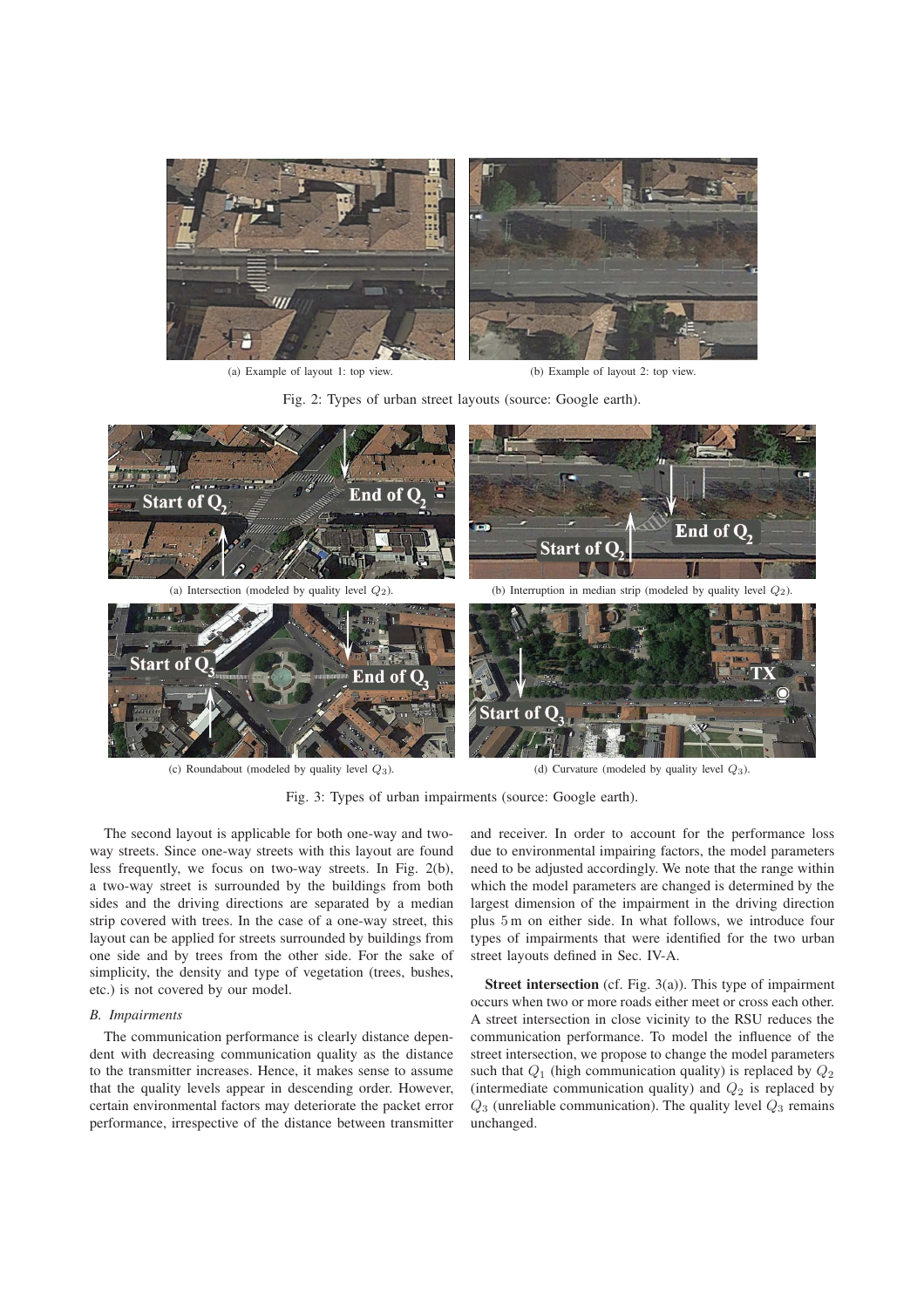**Interruption in the median strip** (cf. Fig.  $3(b)$ ). This type of impairment is only applicable to the street layout 2 and occurs most frequently in connection with an intersection or a turnaround. Median strip interruptions in close vicinity to the RSU result in a slight performance degradation, while the performance impact at larger distances is negligible. Therefore, we model the influence of an interruption in the median strip by changing the model parameters from  $Q_1$  to  $Q_2$  within the high quality communication range. The model parameters remain unchanged in the other communication ranges.

Roundabout (cf. Fig. 3(c)). A roundabout is an intersectionlike impairment which usually yields a loss of LOS connection to the transmitter. Therefore, the quality of communication is significantly degraded while the vehicle is in the roundabout. To account for this impairment, we propose to change the model parameters within the high and intermediate quality ranges to  $Q_3$ . We assume that after passing the roundabout, the vehicle continues driving in the same direction as before.

**Curvature** (cf. Fig.  $3(d)$ ). This impairment is used whenever the vehicle changes its heading by more than 20°. Measurement results show that if a curvature occurs, the communication quality is significantly deteriorated and eventually breaks down within 100m after the turn. To model this impairment, the model parameters are changed to  $Q_3$ . Furthermore, the coverage range ends 100m after the turn, irrespective of the distance between the transmitter and the the curvature.

### V. RESULTS

#### *A. Model Parameters*

To obtain the model parameters we first divided the measured packet error traces into  $N$  intervals with a granularity of 5 m. Next, the model parameters  $P_{GB,n}, P_{BG,n}, P_{E,n}$ ,  $n = 1, \ldots, N$ , are estimated for each interval by applying the Baum-Welch algorithm to a sufficiently large number of measurement repetitions. Subsequently, the vectors  $p_n =$  $(P_{GB,n}$   $P_{BG,n}$   $P_{E,n}$ <sup>T</sup>,  $n = 1, \ldots, N$ , are quantized with K quantization levels (see [13] for details). This vector quantization reduces the total number of model parameters from  $3N$ to  $3K$  and therefore entails a significant complexity reduction (note that  $N \gg K$ ). In what follows, we denote the quantized model parameters by  $P_{GB}^{(k)}, P_{BG}^{(k)}, P_E^{(k)}, k = 1, \ldots, K$ . Finally, we associate each quantization level to a communication quality level. To this end, we compute the average error probability  $\bar{p}_e^{(k)}$  for each quantization level. We have

$$
\bar{p}_e^{(k)} = \frac{P_{GB}^{(k)}}{P_{GB}^{(k)} + P_{BG}^{(k)}} P_E^{(k)}, \qquad k = 1, \dots, K.
$$

The quantization levels are then enumerated such that  $\bar{p}_e^{(1)}$  <  $\cdots$  <  $\bar{p}_e^{(K)}$ . That is, the quantized model parameters  $P_{GB}^{(k)}, P_{BG}^{(k)}, P_{E}^{(k)}$  correspond to the *k*th quality level  $Q_k$ , where  $Q_1$  is the best quality level and  $Q_K$  is the worst quality level. In accordance to [13], we use  $K = 3$  quantization levels in the following. The resulting quantized model parameters and distance intervals for the three communication quality levels are given in Table I.

TABLE I: Parameters of the simplified range-dependent modified Gilbert model for urban environments.

| Quality<br>Parameter | $Q_1$     | $\scriptstyle Q_2$  | $\mathbb{Q}_3$ |  |  |  |  |
|----------------------|-----------|---------------------|----------------|--|--|--|--|
| Street layout 1      |           |                     |                |  |  |  |  |
| Range [m]            | $0 - 270$ | $271 - 360$         | $361 - 580$    |  |  |  |  |
| $P_{BG}$             | 0.89      | 0.40                | 0.07           |  |  |  |  |
| $P_{GB}$             | 0.01      | 0.23                | 0.97           |  |  |  |  |
| $P_E$                | 0.01      | 0.88                | 0.97           |  |  |  |  |
| Street layout 2      |           |                     |                |  |  |  |  |
| Range [m]            | $0 - 330$ | Impairments<br>only | $331 - 580$    |  |  |  |  |
| $P_{BG}$             | 0.88      | 0.88                | 0.16           |  |  |  |  |
| $P_{GB}$             | 0.01      | 0.19                | 0.47           |  |  |  |  |
| $P_E$                | 0.01      | 0.96                | 0.80           |  |  |  |  |

From Table I, we conclude that the coverage range is essentially equal for the considered urban street layouts. However, for street layout 2, the whole range is represented by the two quality levels  $Q_1$  and  $Q_3$ , while  $Q_2$  is only used to model propagation impairments. This is in contrast to street layout 1, where each of the three quality levels is used in a certain range. Furthermore, we observe that the parameters of  $Q_1$  are almost the same for both street layouts. This is not the case for the quality levels  $Q_2$  and  $Q_3$ , and we show in the following that these differences are important.

## *B. Model Validation*

The proposed model is clearly most useful if the set of parameters extracted from a particular measurement can be used to describe the link performance for other locations with similar street layouts. To show that this is indeed the case, we first introduce the notion of primary and secondary measurements. The primary measurement is used for the model parameter estimation and the secondary measurement is carried out at a different site. The estimated parameters are then used to model the communication performance at the site of the secondary measurement. By comparing the model output to the secondary measurement we can quantify how well our model describes scenarios with similar street layouts. We note that the type and position of impairments need not be the same in the primary and secondary measurements. Detailed information about the primary and secondary measurements selected for the evaluations in this paper is summarized in Table II.

We next give an example in which the quality levels  $Q_1, Q_2, Q_3$  are used as building blocks to create a site-specific model. Let us assume that we model a type-1 street layout. First, we use the parameters from Table I to get a corse model for the communication range and quality levels (cf. Fig. 4(a)). In the next step, we refine the model to account for the propagation impairments by adjusting the model parameters where necessary. In our example, there is a 10 m wide intersection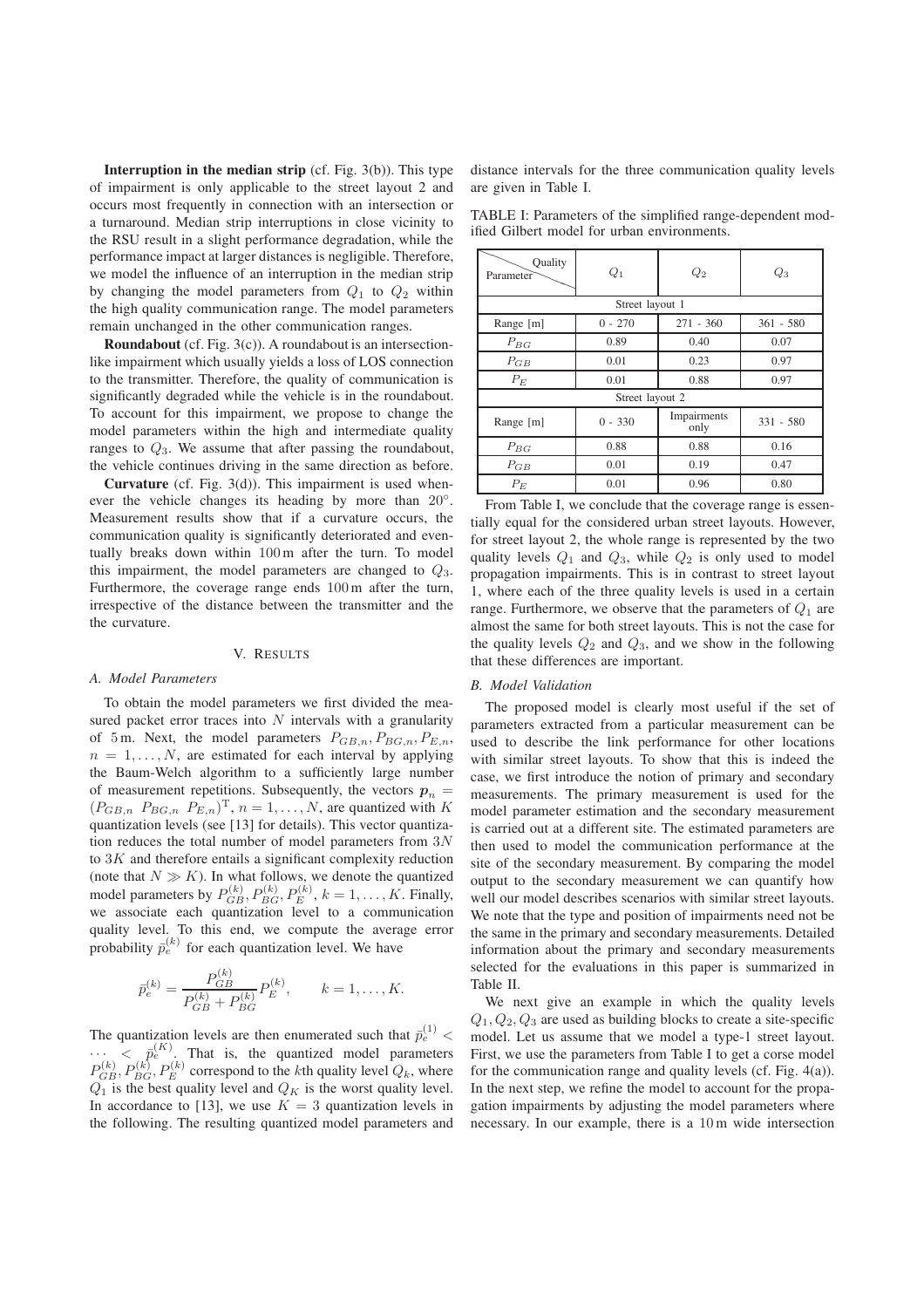|                 | RSU position<br>(lat./lon.)      | Street name   |            |  |  |  |
|-----------------|----------------------------------|---------------|------------|--|--|--|
| Street layout 1 |                                  |               |            |  |  |  |
| Primary         | 44.4946 /<br>11.3143             | A. Costa      | East       |  |  |  |
| Secondary       | 44.4947 /<br>A. Costa<br>11.3284 |               | East       |  |  |  |
| Street layout 2 |                                  |               |            |  |  |  |
| Primary         | 44.4863 /<br>11.3397             | E. Panzacchi  | East       |  |  |  |
| Secondary       | 44.5012 /<br>11.3310             | S. Porrettana | South-East |  |  |  |

TABLE II: Details of primary and secondary measurements.



Fig. 4: Example of model parameter adjustment.

starting 185 m away from the transmitter. Since the intersection is located within  $Q_1$ , we change the parameters to  $Q_2$  (cf. Sec. IV-B) in the range  $180 - 200$  m. Furthermore, a roundabout of 30 m in diameter starts 295m away from the transmitter. The roundabout is located in the intermediate quality level and we therefore change the parameters from  $Q_2$  to  $Q_3$  in the range  $290 - 330$  m. Finally, the street along which the vehicle is driving contains a curve at 420 m. Since the street curvature occurs in the unreliable communication range, the parameters remain unchanged. However, the communication range is shortened and thus the coverage ends at 520m. The resulting model parameters, taking into account the propagation impairments are shown in Fig. 4(b). As soon as the model parameters capturing the street layout and impairments are fixed, packet error traces can be generated using our rangedependent modified Gilbert model.

Packet error traces generated in this manner are shown in Fig. 5 in terms of the packet delivery ratio (PDR) vs. distance. The black solid lines in Fig. 5 show the measured PDR performance and the green dashed lines correspond to the model-generated traces. To emphasize the strong influence of the street layout on the communication quality, and thus on the model parameters, we generated packet error traces using the parameters of the respective other street layout. That is,

#### TABLE III: Performance indicators.

|                             | Measured<br>reference | Original<br>model | Simplified<br>model | Simplified<br>for other<br>env. |  |  |  |
|-----------------------------|-----------------------|-------------------|---------------------|---------------------------------|--|--|--|
| Street layout 1             |                       |                   |                     |                                 |  |  |  |
| <b>KLD</b>                  | 21.9                  | 16.5              | 18.4                | 26.9                            |  |  |  |
| Erroneous<br>packets $[\%]$ | 22.6                  | 23.2              | 22.1                | 14.4                            |  |  |  |
| Street layout 2             |                       |                   |                     |                                 |  |  |  |
| <b>KLD</b>                  | 23.1                  | 17.7              | 21.8                | 48.2                            |  |  |  |
| Erroneous<br>packets $[\%]$ | 14.6                  | 15.2              | 15.5                | 23.8                            |  |  |  |

for modeling the performance of the secondary measurement site, we used the parameters estimated for the "wrong" street layout. The resulting performance is shown by the dash-dotted red lines in Fig. 5.

For both street layouts, the green dashed lines are obtained using the proposed modeling approach with parameters of the matching environment. Considering the simplicity of our model, these results describe the measured performance with excellent accuracy. However, this is not the case if the parameters of a different environment are used, i.e., the red dashdotted lines deviate significantly from the black solid lines.

To quantify this observation, we define two performance indicators: the Kullback-Leibler divergence (KLD) and the percentage of erroneous packets. The KLD can be viewed as a distance measure between two nonnegative vectors. In our setting, the KLD between the PDR vectors  $PDR<sub>1</sub>[n]$  and PDR<sub>2</sub>[n],  $n = 1, \ldots, N$ , is given by

$$
KLD_{1,2} = \sum_{n=1}^{N} (PDR_1[n] \log \frac{PDR_1[n]}{PDR_2[n]} - PDR_1[n] + PDR_2[n]),
$$

where  $PDR<sub>1</sub>[n]$  is the PDR of the *l*th measurement in the *n*th interval. The KLD satisfies  $KLD_{1,2} > 0$  with  $KLD_{1,2} = 0$  if and only if  $PDR_1[n] = PDR_2[n]$  for all n.

Table III summarizes the performance indicators calculated for both street layouts. In this table "measured reference" for KLD is given by the mean KLD computed between several repetitions of the same measurement. Specifically, we compute all pairwise KLDs between the individual measurement repetitions. That is, for  $M$  measurement repetitions we calculate the arithmetic mean of  $\frac{1}{2} \frac{M!}{(M-2)!}$  KLDs. The percentage of erroneous packets is obtained as the mean percentage of erroneous packets for several repetitions of the same measurement. Clearly, the more accurate our model is, the closer the performance indicators are to the reference values. The performance indicators for "original model" show the performance achievable with the range-dependent modified Gilbert model and unquantized model parameters (cf. [8]). The columns "simplified model" and "simplified for other env." show the performance indicators for the proposed modeling approach using parameters of the matching (cf. green solid line in Fig. 5) and the "wrong" (cf. red dash-dotted line in Fig. 5) street layout, respectively. All model-generated results are obtained by averaging over 1000 packet error traces.